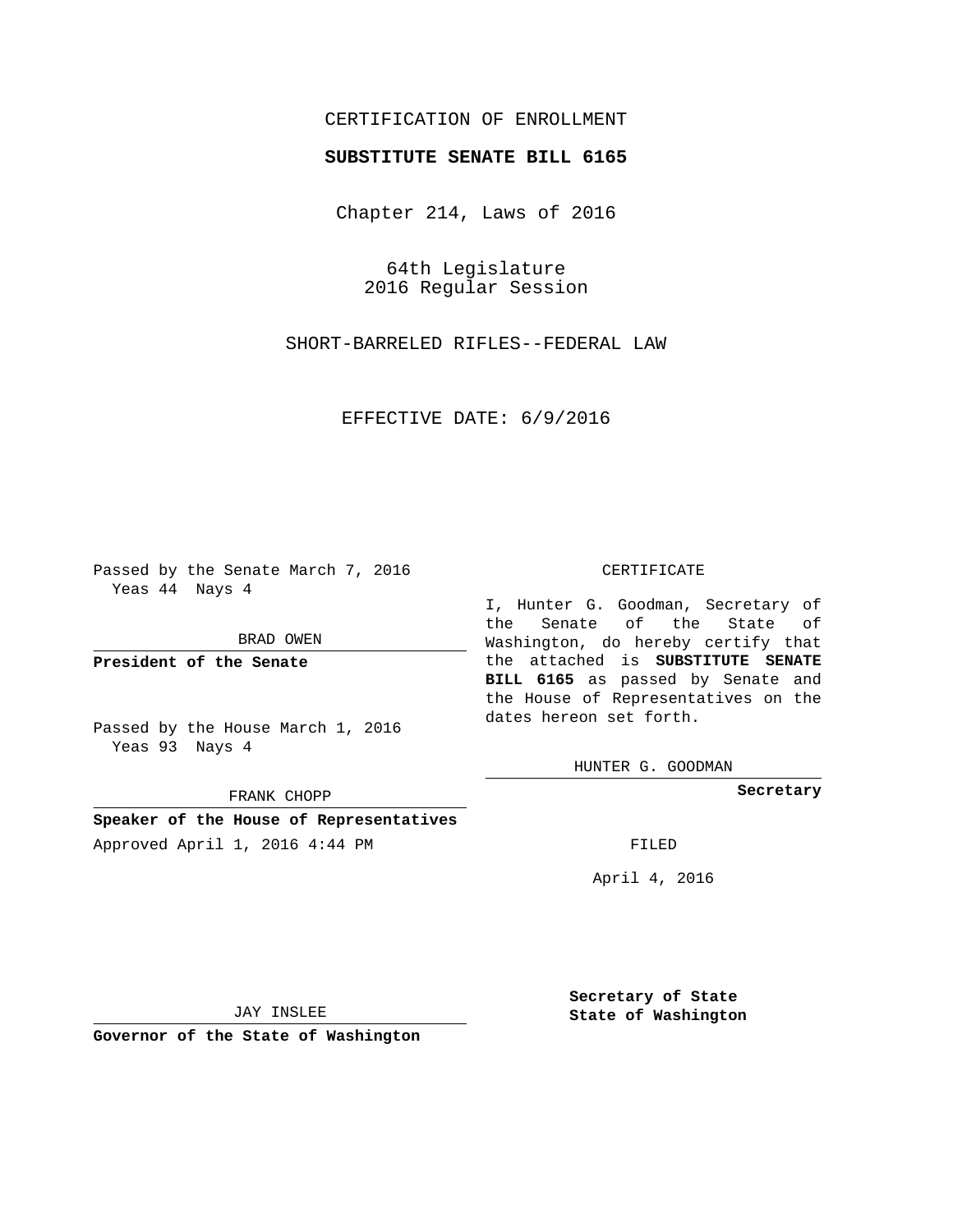### **SUBSTITUTE SENATE BILL 6165**

AS AMENDED BY THE HOUSE

Passed Legislature - 2016 Regular Session

# **State of Washington 64th Legislature 2016 Regular Session**

**By** Senate Law & Justice (originally sponsored by Senators Takko, Pearson, Sheldon, and Benton)

READ FIRST TIME 02/05/16.

1 AN ACT Relating to short-barreled rifles; and amending RCW 9.41.190.2

3 BE IT ENACTED BY THE LEGISLATURE OF THE STATE OF WASHINGTON:

4 **Sec. 1.** RCW 9.41.190 and 2014 c 201 s 1 are each amended to read 5 as follows:

6 (1) Except as otherwise provided in this section, it is unlawful 7 for any person to:

8 (a) Manufacture, own, buy, sell, loan, furnish, transport, or 9 have in possession or under control, any machine gun, short-barreled 10 shotgun, or short-barreled rifle;  $((\theta \cdot \hat{r}))$ 

 (b) Manufacture, own, buy, sell, loan, furnish, transport, or 12 have in possession or under control, any part designed and intended solely and exclusively for use in a machine gun, short-barreled shotgun, or short-barreled rifle, or in converting a weapon into a machine gun, short-barreled shotgun, or short-barreled rifle; or  $(\text{te})$ )

17 (c) Assemble or repair any machine gun, short-barreled shotgun, 18 or short-barreled rifle.

19 (2) It is not unlawful for a person to ((<del>possess, transport,</del> 20 acquire, or transfer a short-barreled rifle that is legally 21 registered and possessed, transported, acquired, or transferred in